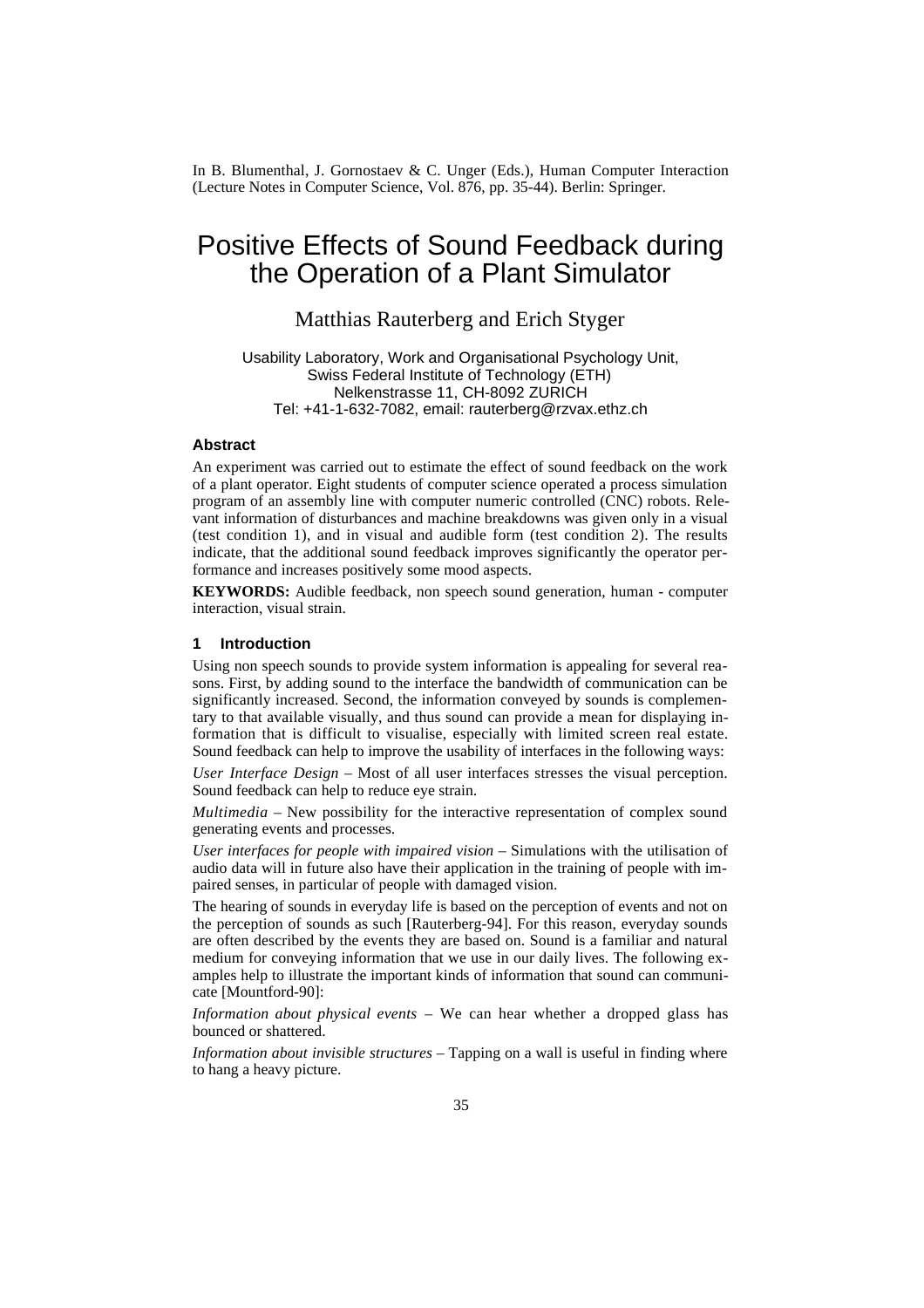*Information about dynamic change* – As we fill a glass we can hear when the liquid has reached the top.

*Information about abnormal structures* – A malfunctioning engine sounds different from a healthy one.

*Information about events in space* – Footsteps warn us of the approach of another person.

The textual representation of information is of most use when the user is familiar with the domain area and can demonstrate much experience and knowledge in that domain area [Marmolin-92]. In comparison, more concrete (visual and auditory) representations of information that the user can query are of most use when the domain area is new and unknown.

The parallel use of different media and the resulting parallel distribution of information, for example by simultaneously showing a predecessor through a concrete representation and its explanation through audio distribution, leads to a denser sharing of information. In this case, the user can dedicate his attention solely to the visual information, which has parallel audio support. This reduces the need to change the textual or other visual delivery and prevents the overflow of visual information [Edwards-88].

Sounds and music can be utilised to improve the user's understanding of visual predecessors or can stand alone as independent sources of information. Gaver et al [Gaver-91] used sounds as diagnostic support applied with the direction of a process simulation in a collaborative environment. But, he did not prove the hypothesis that an interface with sound is superior to an interface without sound feedback. Gaver et al [Gaver-91] describe only some global impressions of different user reactions to sound feedback.

Our main interest was to test the hypothesis of [Buxton-89] and [Gaver-91], that people in the real world monitor multiple background activities simultaneously through sound. So, we use auditory cues to help users to monitor the status of ongoing processes. Diagnosing and treating problems with the plant were aided by alert sounds (see also [Gaver-91]). In difference to [Gaver-91] we used individual sessions, and not a collaborative environment. We carried out an experiment, that allows us to test our hypothesis with the methodology of applied statistics.

### **2 Method**

## **2.1 Subjects**

Eight male students of computer science at the ETH took part in the experiment (mean age of  $24 \pm 1$  years).

#### **2.2 Simulator**

The simulation is based on a flexible manufacturing system, that produces cases made of aluminium (see 'work pieces' in Figure 1). The whole system consists of eight computer-numeric-controlled (CNC) manufacturing centres and eight loading robots for these centres. In the input directing station all work pieces are automatically directed on the assembly line. The assembly line transports each work piece through different stations to the CNC manufacturing centres and back to the output directing station. The whole plant was deliberately designed to be too large to fit on the com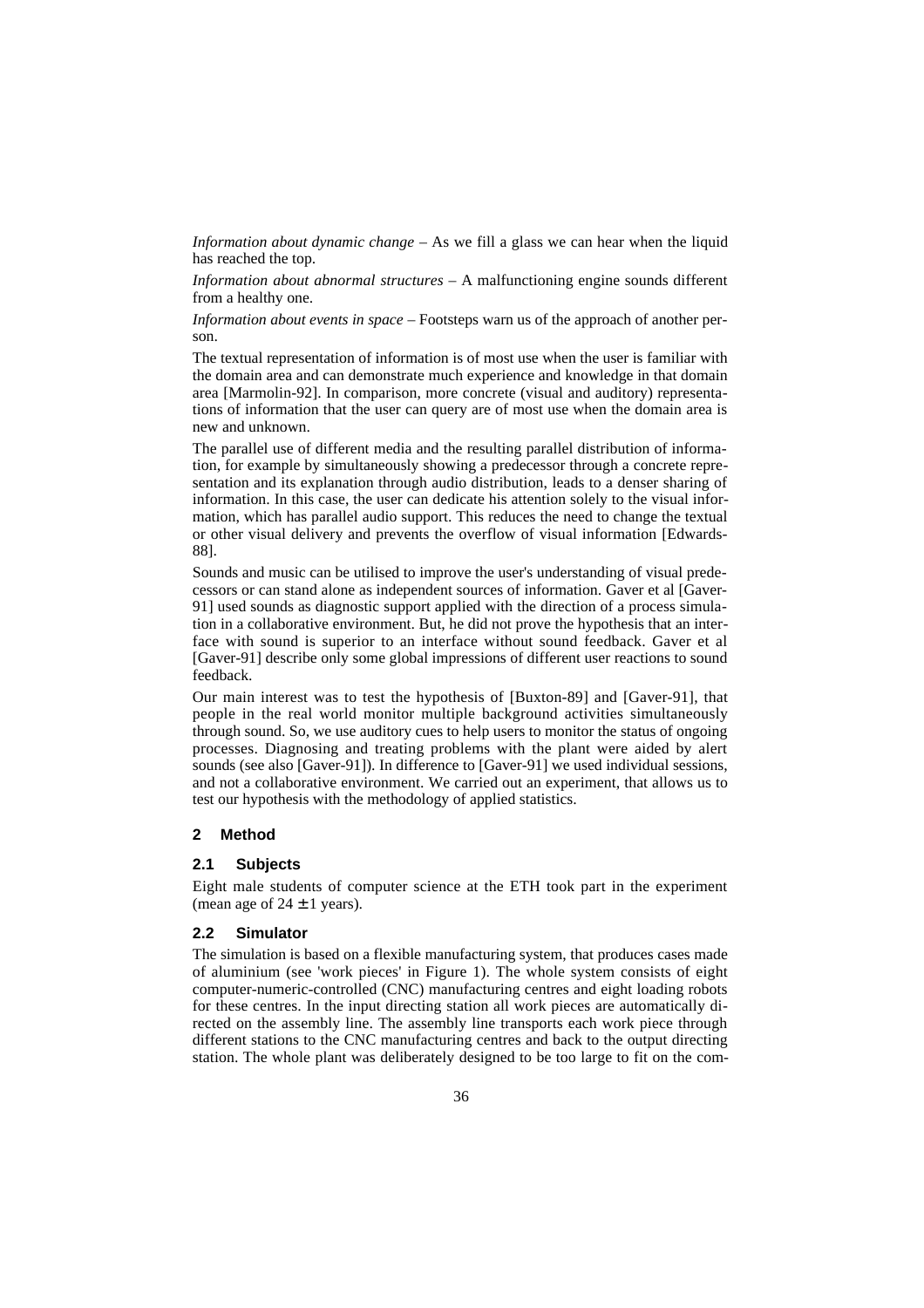puter screen, so users could only see about half the CNC machines at any time (see 'actual screen clipping' in Figure 1).

We designed our simulator so that each of the machines made sounds to indicate its status over time. Each sound was designed to reflect the semantic of the actual event. For instance, a splashing sound indicated that cooling liquid was being spilled. Because of the complexity of our system, as many as 38 sounds made be placed at once. We attempted to design the sounds so that none would be masked (rendered inaudible) by other sounds. [Gaver-91] describe two strategies to be useful in avoiding masking. First, sounds were spread fairly evenly in frequency, so that some were high-pitched and others lower. Second, we avoided playing sounds continuously and instead played repetitive streams of sounds, thus maximising the chance for other sounds to be heard in the gaps between repetitions. CNC 0 and CNC 4 are characterised by a high-pitched sound. CNC 3 and CNC 7 are low-pitched.

A work piece could have one of the following status: (1) loading on the assembly line at the input directing station, (2) transportation on the assembly line, (3) fixation on the carrier at the reset station, (4) final fixation and twist on the carrier, (5) fixation on a pallet with three other work pieces at the robot, (6) processing one of two sides in the CNC station, (7) change from one side to the other at the reset station, (8) to be provided with a serial number at the labelling station, (9) loading off the assembly line at the output directing station. Steps (3) to (7) are carried out twice, once for each side of the work piece.

| machine           | sound         | duration         | size  |
|-------------------|---------------|------------------|-------|
| $CNC0-7$          | normal        | 1.20 s           | 51 KB |
| $CNC0-7$          | no cooling    | $1.08$ s         | 46 KB |
| $CNC0-7$          | jammed pipe   | 1.38 s           | 59 KB |
| robot 0-7         | normal        | 0.39 s           | 16 KB |
| robot 0-7         | lost piece    | $1.04$ s         | 44 KB |
| robot 0-7         | tear off pipe | $1.04$ s         | 44 KB |
| input station     | normal        | 0.41 s           | 17 KB |
| output station    | normal        | $0.78 \text{ s}$ | 33 KB |
| reset station     | normal        | 1.40 s           | 60 KB |
| twist station     | normal        | 0.40 s           | 17 KB |
| labelling station | normal        | 0.49 s           | 21 KB |
| control station   | global alarm  | $0.24 \text{ s}$ | 10 KB |
|                   |               |                  |       |

**\_\_\_\_\_\_\_\_\_\_\_\_\_\_\_\_\_\_\_\_\_\_\_\_\_\_\_\_\_\_\_\_\_\_\_\_\_\_\_\_\_\_\_\_\_\_\_\_\_\_\_**

Table 1: Sound types, duration, and size.

Normal running of a machine was coupled with a characteristic sound pattern. Each machine breakdown generated instead of the normal sound a specific alert sound (see Table 1). If a robot or a CNC centre breaks down, then this centre can not process the pallet of four work pieces further on. The first consequence of a breakdown is a jam on the assembly line. The second consequence is the productivity of the plant decrease.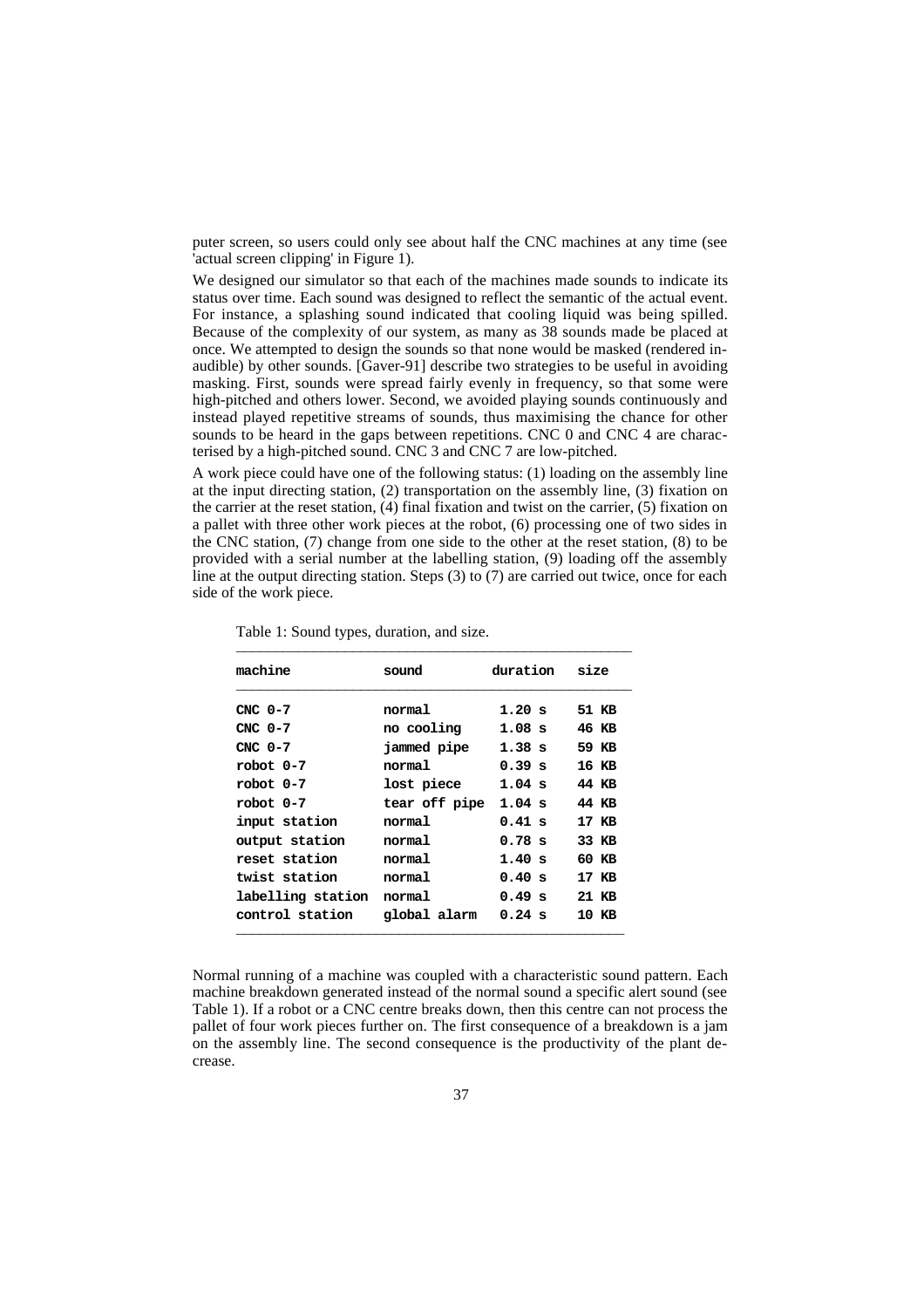## **2.3 Task**

Subjects were instructed to operate a plant simulator and to take care for a high productivity rate. The task was to trouble-shoot the whole manufacturing system. First, each subject had to detect that a breakdown happened. Then he has to find the interrupted machine (robot or CNC machine). The actual breakdown event shows the operator how to repair the machine. The operator can get this information visually in a modal dialogue box with the status report at the control station or in an auditory form through sound feedback.

A CNC machine could have two breakdown events ('jammed outlet pipe of cooling agent', 'empty cooling agent'). A robot could breakdown with two different events ('lost work piece', 'tear off a pressure pipe').

Table 2: Machine, breakdown type, and repair code. **\_\_\_\_\_\_\_\_\_\_\_\_\_\_\_\_\_\_\_\_\_\_\_\_\_\_\_\_\_\_\_\_\_\_\_\_\_\_\_**

| machine         | breakdown     | code |
|-----------------|---------------|------|
| $CNC0-7$        | no cooling    | 3713 |
| $CNC0-7$        | jammed pipe   | 8319 |
| robot 0-7       | lost piece    | 1731 |
| robot 0-7       | tear off pipe | 1733 |
| control station | status report | 8700 |

Each interrupted machine could be repaired by entering an appropriate repair code (a four-digit number, see Table 2) in a repair dialogue box at the machine. The operator sees only a part of the whole plant (see 'actual screen clipping' in Figure 1). He moves the actual screen up and down by clicking with the mouse in the scrollbar area to 'go to' the interrupted machine. A mouse click on the machine symbol pops up the repair dialogue box. Entering the correct repair code transfers the interrupted machine in the normal state. If an incorrect repair code is entered, then no internal state change happens and the user could hear only a short beep.

Users' view of the plant behaviour was that robots and CNC centres breakdown accidentally. Our simulation program was programmed so, that all breakdowns appeared in the same sequence. This approach guarantees that the trials between users are maximally comparable.

#### **2.4 Procedure**

We run the experiment with a two-factorial test design. Factor A was 'with' or 'without' sound feedback. Test condition 1 was only visual feedback with a warning flasher and a modal dialogue box with status information of each manufacturing system at the operator control station. Test condition 2 was visual and audible feedback of each machine breakdown.

Factor B was a repeated measurement design. Four subjects started the experiment with sound feedback (test condition 1) and repeated the same task without sound feedback (test condition 2). The other four subjects started without sound feedback (test condition 2), and repeated the task with sound feedback (test condition 1).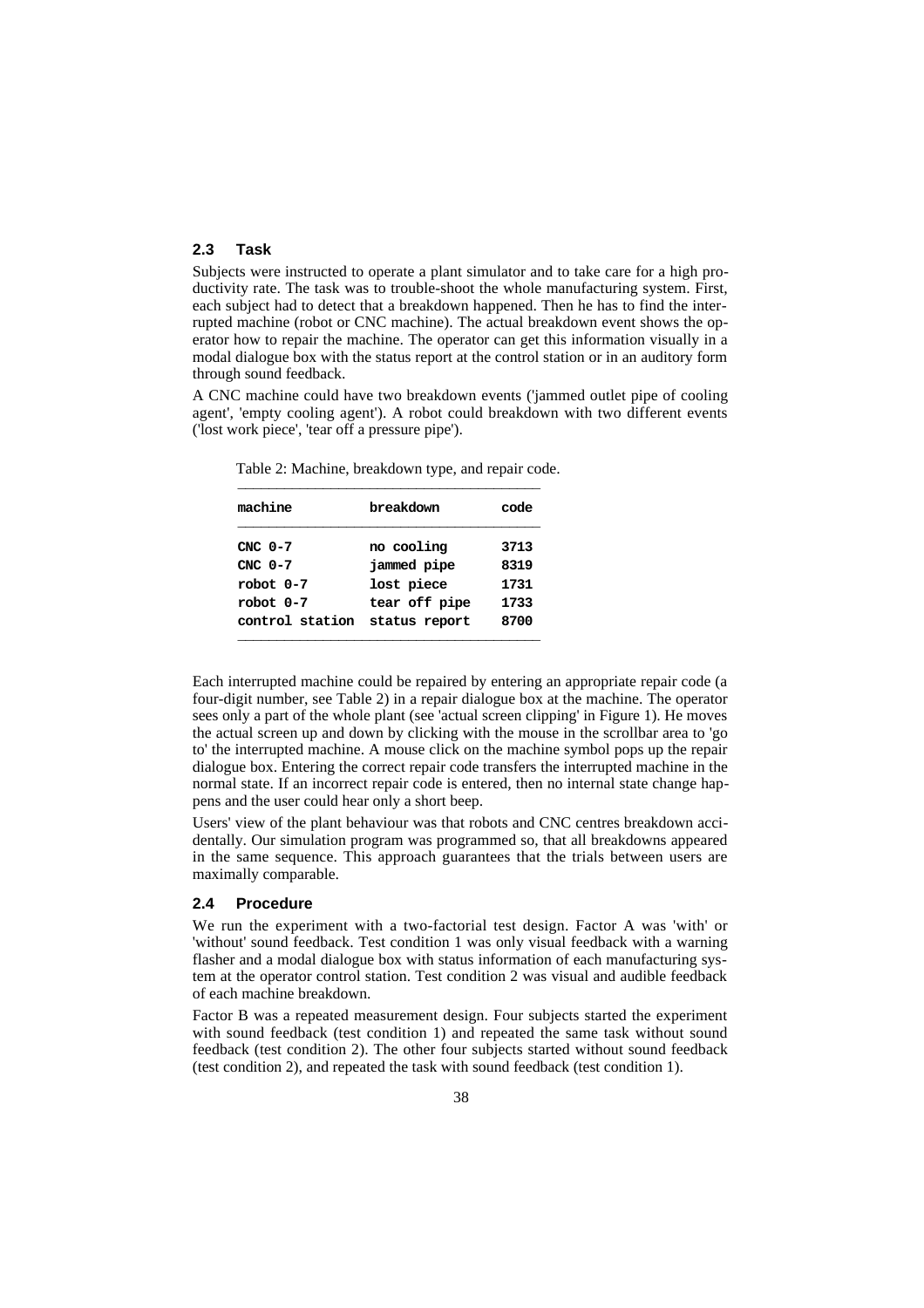

Figure 1: The schematic view of the plant simulator shown to the users. The rectangle shows the actual screen output each user sees at a given time. The whole system consists of eight computer-numeric-controlled (CNC 0..7) manufacturing centres and eight loading robots (robot0..7). In the input directing station all work pieces are automatically directed on the assembly line. The whole plant was deliberately designed to be too large to fit on the computer screen, so users have to scroll.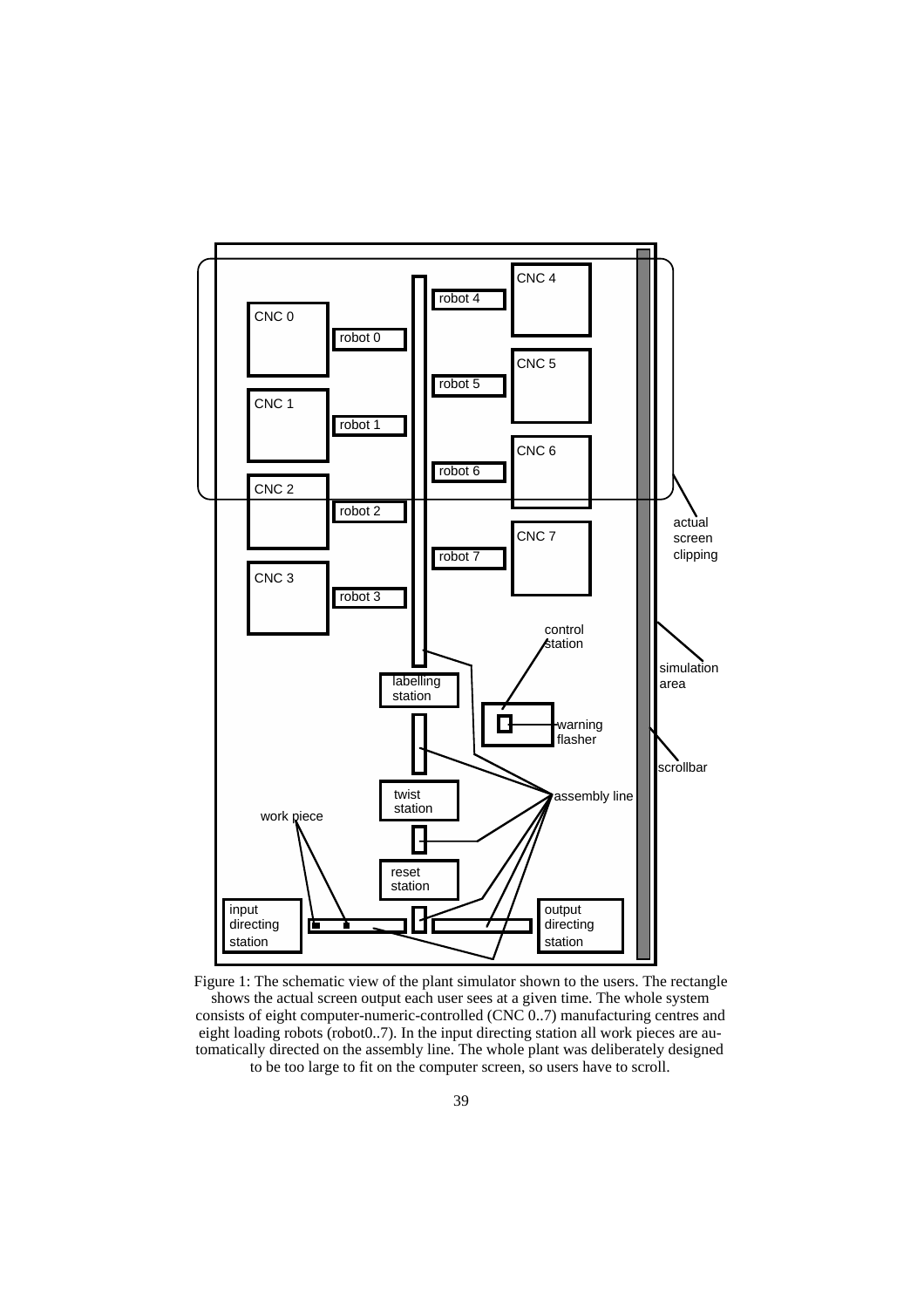Each subject filled out a questionnaire to estimate the individual experiences with computers (about 10 minutes). The subjects were introduced in operating the simulation tool through 'learning by using' (about 15 minutes). The simulation ran for the trouble-shooting task exactly 20 minutes. Before and after each trouble-shooting task the user has to answer a mood questionnaire (eight scales with overall 36 items as monopolar rating scales [Apenburg-86]). After each trouble-shooting task we measured the subjective satisfaction with a semantic differential (11 bipolar items). Each individual session took about 90 minutes.

## **2.5 Material**

We ran the experiment on an IBM compatible PC (Olivetti® i386, 25 MHz, 6 MByte main storage, 17" VGA colour screen) with an extra sound card (Logitech® 16 Bit, 44 kHz, stereo). A special simulation program was developed in Turbo Pascal® 1.0 to present the signals on the screen. Users heard the sound out of two small active speakers (maximal 3 watt). All machines at the left side (see Figure 1) could be heard out of the left speaker. The right speaker gave out the sound of all machines at the right side.

#### **2.6 Measures**

Our first dependent variable is a point scale that measures the productivity of the plant. Each work piece, that entered the assembly line at the input direction station, counts one point. One point is counted for each side, that was processed at a CNC machine. Each work piece, that left the assembly line at the output direction station, counts an extra point. Each work piece on the assembly line counts one to four points. The productivity score after 20 minute's simulation time is the sum over all work pieces that entered the assembly line.

The second dependent variable is the number of requested status reports at the control station.

The third and fourth dependent variables are number of correct and number of incorrect repairs.

The eight scales of the mood questionnaire and the 11 items of the semantic differential are dependent variables to measure users' satisfaction.

#### **3 Results**

First, we present the results of the four dependent variables that measure users' trouble-shooting activities. We find a significant difference between the two test-conditions for the productivity score (see Table 3).

Without sound feedback users moved to the control station and requested the status report significantly more than in the test condition with sound feedback (see Table 3). We could observe, that most of the users in test condition with sound go first to the control station to look for all breakdowns, and go after that through the whole plant to repair machine by machine. During this walk-through they could remember all not repaired machines listening to the sound pattern.

On one side, we can observe a significant improvement through sound feedback, on the other side we can find, that users perceive the simulation with sound more nontransparent and feel more confused than without sound (see Table 4).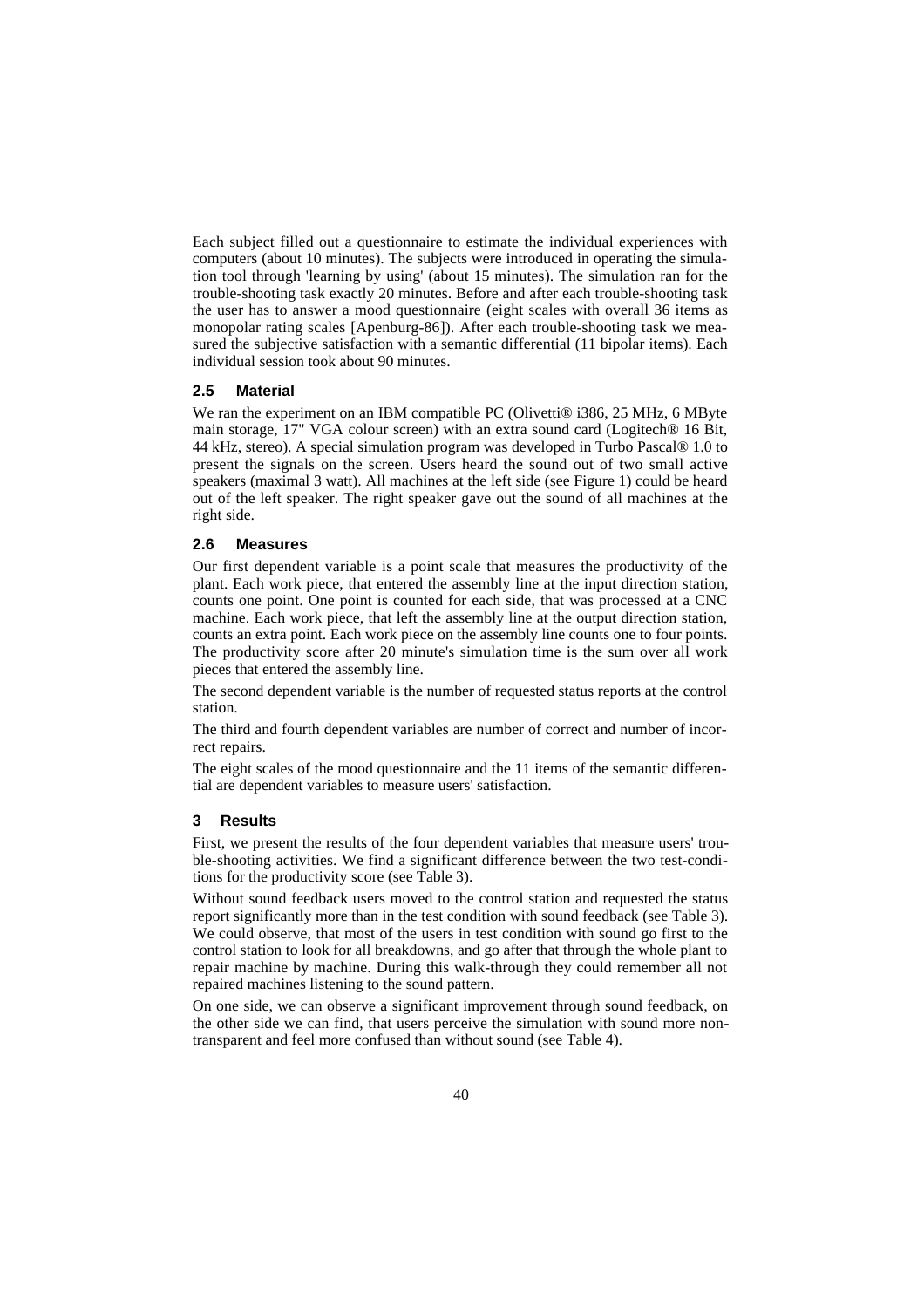| Variable                                                                                                  | With                                         | Without                                                 | P                            |
|-----------------------------------------------------------------------------------------------------------|----------------------------------------------|---------------------------------------------------------|------------------------------|
|                                                                                                           | sound                                        | sound                                                   | sian                         |
| productivity score<br># of status reports<br># of correct repairs<br># of incorrect repairs $16 \pm 11.0$ | $70 \pm 5.6$<br>$17 \pm 5.8$<br>$36 \pm 2.5$ | $65 \pm 5.3$<br>$23 + 4.0$<br>$36 + 2.3$<br>$9 \pm 7.1$ | .052<br>.043<br>.550<br>.113 |

Table 3: Results of the four dependent variables that measure users' troubleshooting activities.

Table 4: Results of the eleven items of the semantic differential (bipolar rating scale:  $-2$ ,  $-1$ ,  $0$ ,  $+1$ ,  $+2$ ).

**\_\_\_\_\_\_\_\_\_\_\_\_\_\_\_\_\_\_\_\_\_\_\_\_\_\_\_\_\_\_\_\_\_\_\_\_\_\_\_\_\_\_\_\_\_\_\_\_\_\_\_\_\_\_\_\_\_**

| Variable<br>$(-)$ (+)                      | With<br>sound  | Without<br>sound | P<br>sign |
|--------------------------------------------|----------------|------------------|-----------|
| time<br>time                               |                |                  |           |
| $consuming$ $saving$                       | $-1.1 \pm 0.7$ | $-1.0 \pm 0.9$   | .791      |
| rigidflexible                              | $-0.9 \pm 1.3$ | $-0.8 \pm 0.8$   | .735      |
| circumstantialsimple                       | $+0.5 \pm 2.3$ | $+0.4 \pm 3.1$   | .889      |
| intransptransparent                        | $+0.4 \pm 1.1$ | $+1.4 \pm 0.6$   | .064      |
| confuseunequivocal                         | $+0.1 \pm 2.7$ | $+1.1 \pm 1.0$   | .179      |
| unclearclear                               | $0.0 \pm 2.6$  | $-0.4 \pm 1.4$   | .596      |
| complicateduncomplic                       | $0.0 \pm 1.1$  | $-0.3 \pm 1.9$   | .712      |
| prescribedfree                             | $-0.5 \pm 0.9$ | $-0.4 \pm 1.1$   | .816      |
| unforeseeforeseeable                       | $0.0 \pm 2.3$  | $+0.1 \pm 1.8$   | .871      |
| unsusceptsusceptible                       | $-0.8 \pm 1.1$ | $-0.9 \pm 1.0$   | .781      |
| $\text{angry} \dots \dots \text{pleasing}$ | $-0.4 \pm 1.7$ | $-0.1 \pm 1.3$   | .709      |

Table 5: Results of the differences (after - before) of the eight scales of the mood questionnaire (monopolar rating scale).

| Variable               | With<br>sound  | Without<br>sound | P<br>sign |
|------------------------|----------------|------------------|-----------|
| readiness of endeavour | $+2.4 + 4.1$   | $-0.5 + 4.1$     | .199      |
| restfulness            | $+1.3 + 2.7$   | $+0.4 \pm 3.3$   | .589      |
| readiness for contacts | $+0.9 + 2.5$   | $-0.8 + 2.2$     | .219      |
| drowsiness             | $-1.1 + 2.4$   | $-1.5 + 3.2$     | .801      |
| self-assurance         | $+1.8 + 2.0$   | $-0.6 + 1.7$     | .022      |
| social acceptance      | $+0.1 \pm 1.0$ | $-1.1 + 1.0$     | .031      |
| to feel excited        | $0.0 \pm 6.1$  | $-1.0 + 5.9$     | .738      |
| mood-laden             | $+1.3 + 2.2$   | $-0.3 + 1.0$     | .128      |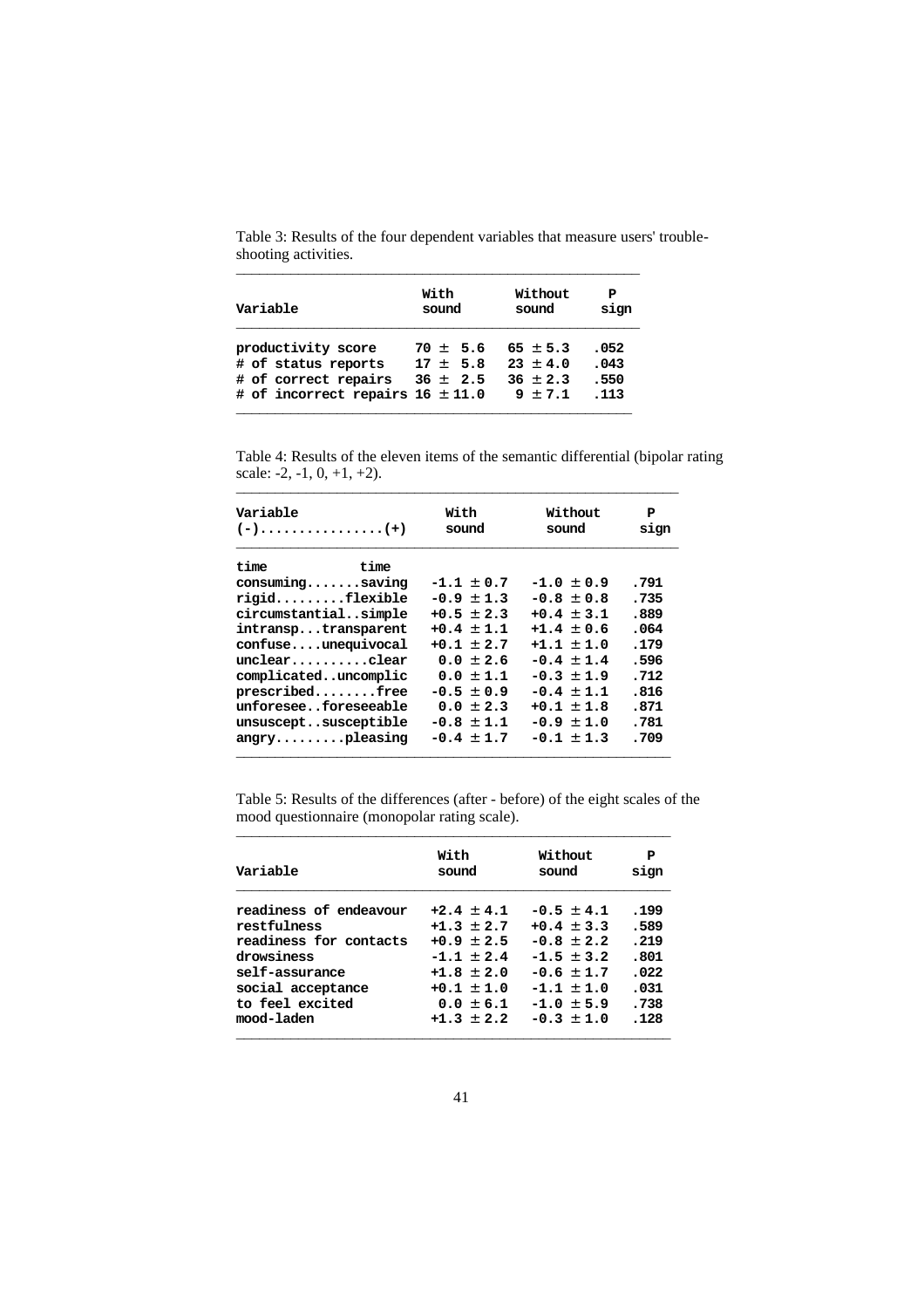Users felt significantly more self-assure and more social accepted after working with sound feedback than without sound (see Table 5). Their readiness for endeavour, restfulness, and mood increased in the test condition with sound.

The results of this experiment showed, that the performance of operating a plant simulator could be significantly improved, when feedback of machine break downs and other disturbances was given in an auditory form, too. We can also observe a significant increase of different aspects of users' mood. Overall, we can say that users feel better and less stressed with sound feedback, than without sound.

We found that sound feedback was effective in the following way. Sound feedback helped users keep track of the ongoing processes. Sounds allowed users to track the activity, rate, and functioning of normally running machines. Without sound feedback, users overlooked machines that were broken down. With sound feedback these problems were indicated either by the machine's sound ceasing or by the various alert sounds. Continuous sound feedback allowed users to hear the plant as an integrated complex process. The sounds merged to produce an auditory pattern, much as the many sounds of everyday machines.

## **4 Discussion**

The sense of hearing is an all-round sense. This aspect is an important difference to visual perception, that is a directional sense. An auditory interface can be much larger than the visual interface (screen). Visually hidden aspects of parallel processes in the background can be made perceptible with auditory feedback [Cohen-93]. The results of our experiment support this design approach. Sound feedback of concurrent processes, that are important for task solving, improves the usability of interfaces.

Audition is a spatial sense; we can be aware simultaneously of many sounds coming from different locations. But spatial patterns in audition are much more limited than those of vision. It is primarily a time sense, for its main patterns are those of succession, change, and rhythm. Auditory feedback typically arrives sequentially in time, whereas visual pattern my be presented either sequentially or simultaneously. Of course many perceptual experiences depend on the operation of several senses at once; then the prominence of sense over another becomes a matter for study [Hartman-61].

Sound feedback has poor 'referability', meaning that they usually cannot be kept continuously before the user, although they can be repeated periodically. Visual patterns offer good referability, because the information usually can be 'stored' in the display. The most important advantage of sound feedback is its 'attention-demanding'; it 'breaks in' on the attention of the user. Visually stimuli, however, do not necessarily have this captive audience. The user has to be looking toward the display in order to perceive the stimulus [Rauterberg-93]. Hearing is somewhat more resistant to fatigue than vision [McCormick-57, p. 427].

How many different concurrent sounds can be discriminated? Users reacted up to 38 different sounds in our simulation study. Momtahan et al [Momtahan-93] could show that staff in operating rooms was able to identify only a mean of between 10 and 15 of the 26 alarms. Nurses were able to identify only a mean between 9 and 14 of the 23 alarms found in their intensive care unit. Momtahan et al explain their results with the poor design of auditory warning signals. Standardisation of sound feedback can minimise this perceptual problem.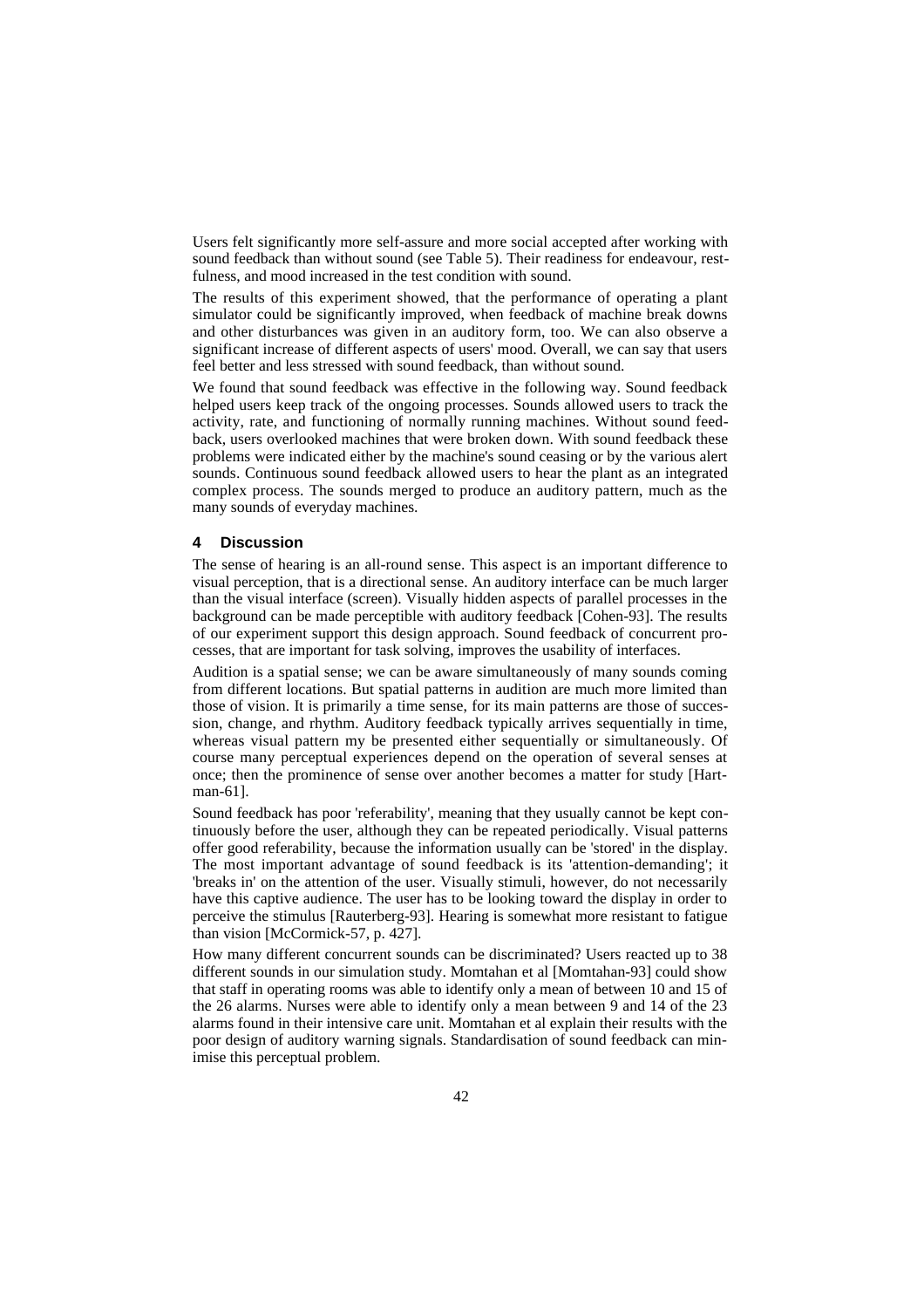Cohen [Cohen-93] found that it is a difficult task to design sound pattern "which tell the right story and are also pleasant and emotionally neutral." Good sound feedback needs sound patterns that are interpretable without visual redundancy (e.g., door creaks open, door slams [Cohen-93]). We have to look for everyday sounds that 'stand for themselves'. Given these sounds we have to map them in a metaphorical sense to new events introduced by technology (e.g., door creaks open => login, door slams => logout [Cohen-93]). For simulation tools, that deal with real world events, we can easily use the corresponding real world sounds. The results of our study support this 'real sound' approach.

To avoid disturbances at the workplace we need empirical studies with earphones - or other possibilities -- to restrict the auditory feedback space to the user's location. Everyday sounds are mostly soft and slight, so, maybe soft sound feedback is an appropriate approach to avoid unintentional effects in a collaborative environment.

#### **5 References**

- [Apenburg-86| Apenburg, E. (1986) Befindlichkeitsbeschreibung als Methode der Beanspruchungsmessung. *Zeitschrift für Arbeits- und Organisationspsychologie* 30(N.F. 4):3-14.
- [Buxton-89] Buxton, W. (1989) Introduction to this special issue on non speech audio. *Human-Computer Interaction* 4(1):1-9.
- [Cohen-93] Cohen, J. (1993) "Kirk Here:" Using Genre Sounds To Monitor Background Activity. in S. Ashlund, K. Mullet, A. Henderson, E. Hollnagel and T. White (eds.) INTERCHI'93 Adjunct Proceedings. (pp. 63-64), New York: ACM.
- [Edwards-88] Edwards, A. (1988) The design of auditory interfaces for visually disabled users. In E. Soloway, D. Frye and S. Sheppard (eds.) Conference Proceedings "Human Factors in Computing Systems" CHI' 88. (pp. 83-88), New York: ACM.
- [Gaver-89] Gaver, W. (1989) The Sonic Finder: an interface that uses auditory icons. *Human Computer Interaction* 4(1):67-94.
- [Gaver-91] Gaver, W., Smith, R. & O'Shea, T. (1991) Effective sounds in complex systems: the ARKola simulation. In S. Robertson, G. Olson and J. Olson (eds.) Conference Proceedings "Reaching through Technology" CHI'91. (pp. 85-90), Reading MA: Addison-Wesley.
- [Gaver-93] Gaver, W. (1993) Synthesizing auditory icons. S. Ashlund, K. Mullet, A. Henderson, E. Hollnagel & T. White (eds.) Conference Proceedings on "Human Factors in Computing Systems" INTERCHI'93. (pp. 228-235), Reading, MA: Addison-Wesley.
- [Hartman-61] Hartman F. (1961) Single and multiple channel communication: a review of research and a proposed model. *Audio-Visual Communication Review* 9(6):235-262.
- [Marmolin-92] Marmolin, H. (1992) Multimedia from the perspective of psychology. In L. Kjelldahl (ed.) Multimedia: Systems, interaction, and applications. (pp. 39- 52), Berlin, Heidelberg: Springer.
- [McCormick-57] McCormick, E. (1957) Human Engineering. New York: McGraw-Hill.